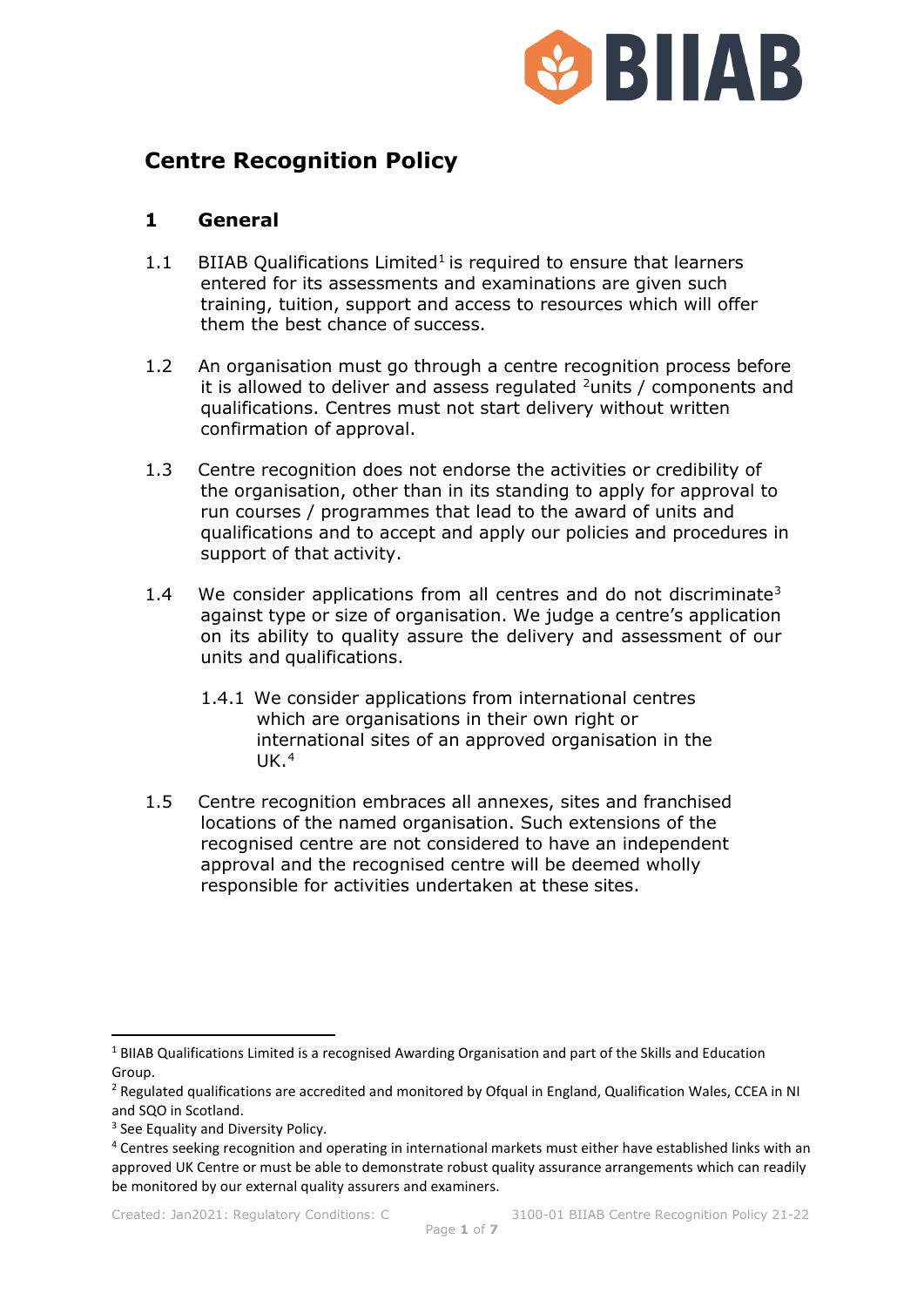

1.5.1 An organisation may determine such a site as eligible to receive communications directly from us. Eligibility is defined by the presence of an Examinations Officer or persons with the

appropriate authority to manage one or more of the following:

- process enrolments / registrations;
- assessments and claims for certification.
- 1.6 Centres which plan to sub-contract any part of the enrolment, delivery or assessment of our qualifications to another independent organisation must declare that partnership and have the appropriate agreements in place to ensure those arrangements do not put the recognition of the approved centre at risk. We will hold the recognised Centre wholly responsible for such arrangements.
	- 1.6.1 All Partner Organisations must be registered as a site and full details of their location and staff given.
- 1.7 In order to maintain a high level of support to a centre throughout the period of recognition, all centres will be charged an annual fee, invoiced at the beginning of September each year. Centres approved in-year will not be invoiced until the following September.
- 1.8 We reserve the right to decline an application for Centre Recognition without providing a rationale for the decision.

## **2 Applying for Centre Recognition**

- 2.1 Visit 'Become a Centre' on the website, read the available documentation and complete:
	- the CR1 Centre Recognition Application Form.
	- the CR2 Qualification Approval Form confirming which qualifications / units a Centre are intending to offer

and provide the relevant third-party reports / endorsements and / or agreements that will support the application.

We can also offer additional support to Centres in preparing to become a recognised Centre. For more information please contact: [CustomerSupport@BIIAB.co.uk](mailto:CustomerSupport@BIIAB.co.uk) or Tel: 0115 854 1620.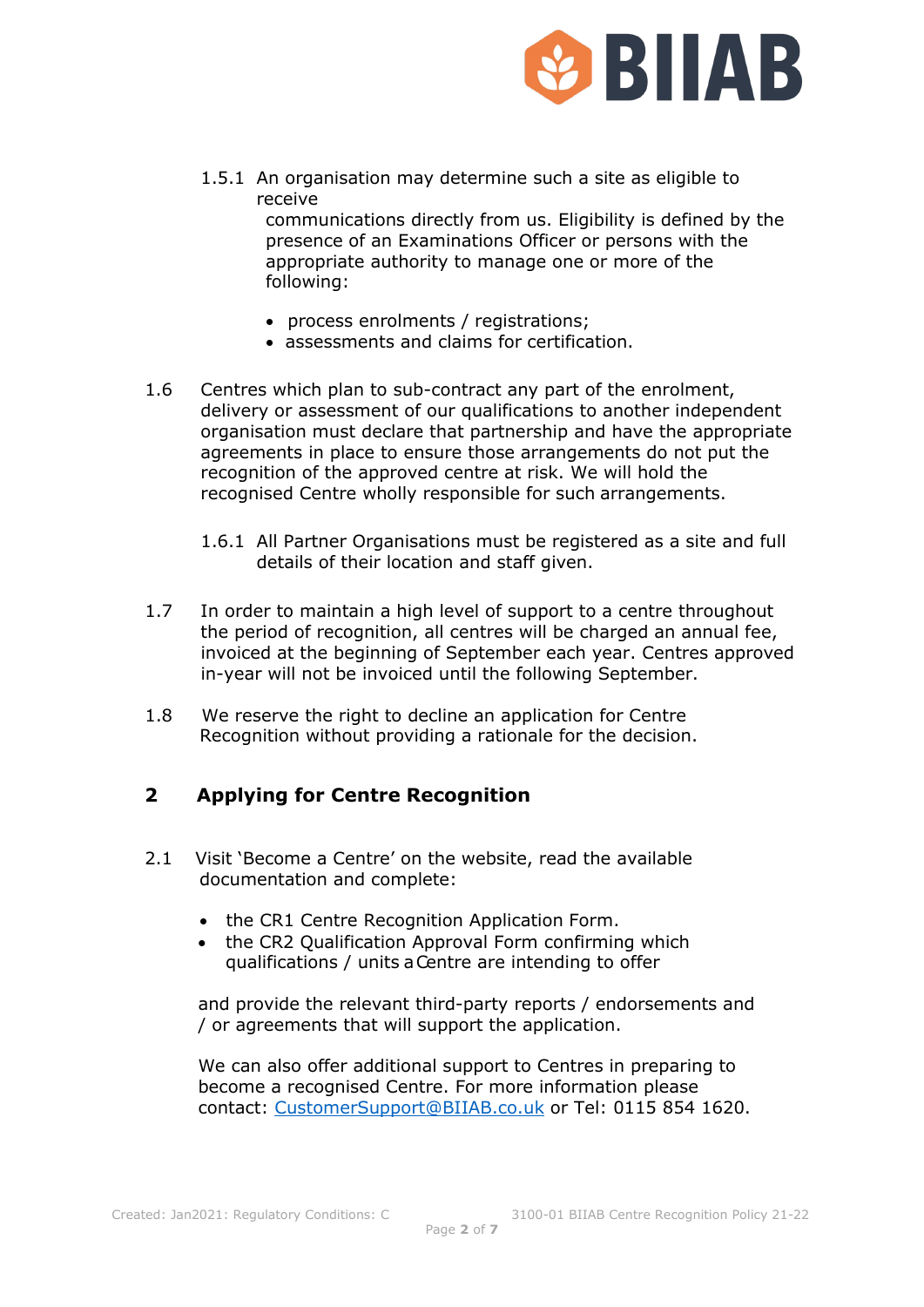

- 2.2 Applications must confirm that Centres have the policies and procedures in place to support the quality assurance at the Centre and thus ensuring that qualifications are delivered and assessed in a robust, fair and reliable way.
- 2.3 Centres must be able to evidence their quality assurance procedures through submission of documents directly to BIIAB Qualifications Limited and / or during a quality assurance visit which could be at the point of Centre recognition, qualification approval or during the external quality assurance process.
	- 2.3.1 The point at which this visit takes place is determined by a risk assessment of a Centre and the level of monitoring we believe a Centre will require, in order to successfully deliver and assess regulated units / components and qualifications.
	- 2.3.2 The criteria upon which these judgements are made include but are not restricted to a Centre's experience and expertise and its association and performance with other nationally recognised awarding organisations.
	- 2.3.1 Centres with experience of delivering and assessing qualifications may be mutually recognised and in these cases, may move directly to the process for Qualification Approval.<sup>[5](#page-2-0)</sup>

## **3 Centre Recognition Visits**

- 3.1 These are required where a Centre has limited /no experience of working with an Awarding Organisation or where it is a requirement of the Regulator.
- 3.2 All recognition visits will be conducted by a Quality Assurer who will review the evidence supplied by the Centre in support of their application.
- 3.3 Fees for recognition visits are available on the website and are nonrefundable.
- 3.4 We reserve the right to charge for any pre-arranged visit and / or activities that a Centre cancels without sufficient or reasonable notice, and the right to invoice and require payment of visit fees before the visit takes place.
- 3.5 Following a visit, a Centre will receive a written report and an action plan (if required). A Centre will not be recognised until any actions have been completed.

<span id="page-2-0"></span><sup>5</sup> See Qualification Approval Policy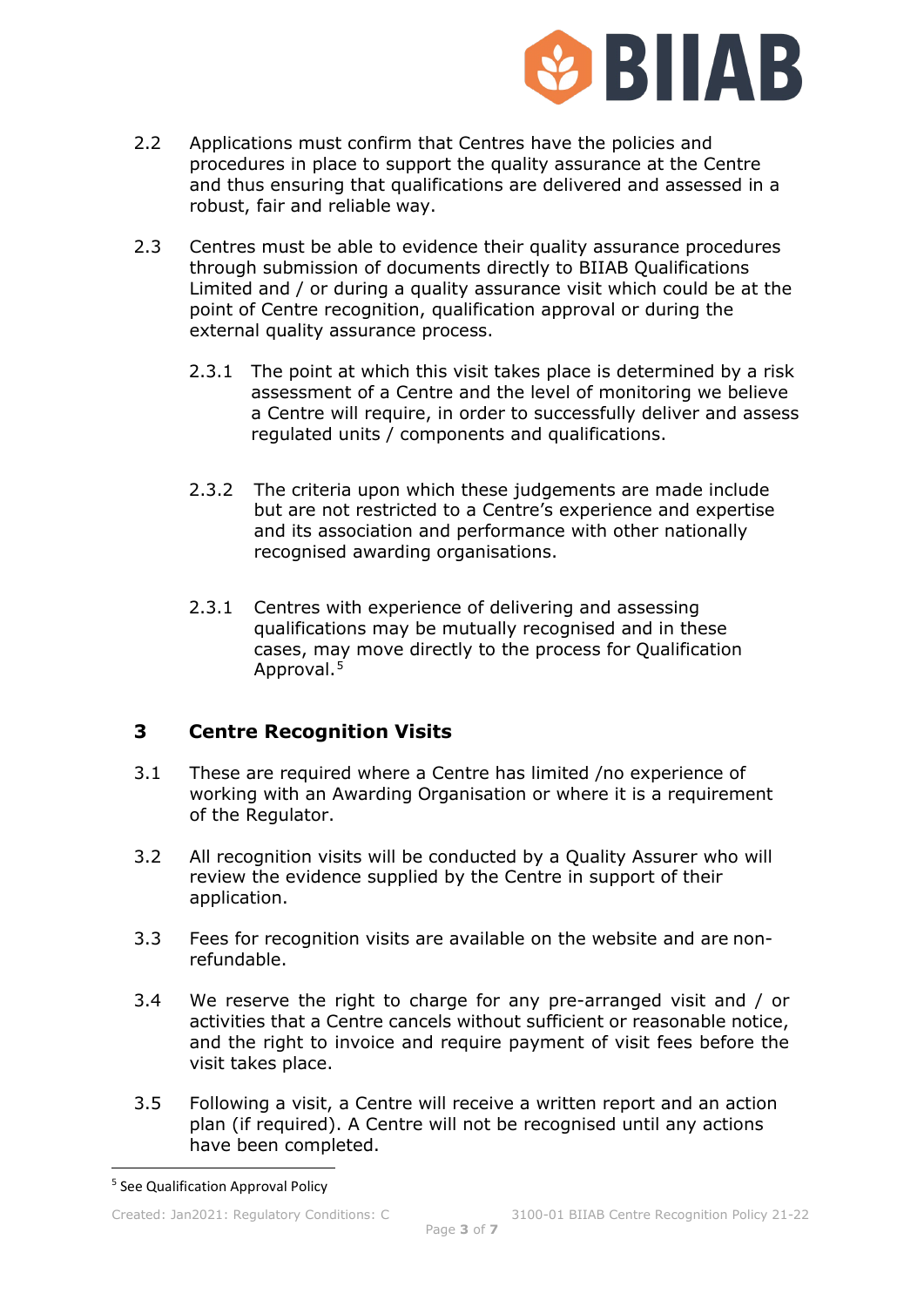

## **4 Recognition**

- 4.1 Once a centre has completed the recognition process it will be required to sign a Centre Agreement. The Agreement specifies the terms of approval and the joint commitment to the protection of products / qualification standards and the interests of the learner. When this has been signed and returned, confirmation of recognition including a recognition certificate is sent to the centre.
- 4.2 We require Centres to alert us to any significant changes to contact details or the structure, location and / or ownership of the organisation.
- 4.3 Responsibility for ongoing quality assurance and the adherence to the Centre Agreement rests with the named person accountable for the activities of the organisation i.e. the Head of Centre.
	- 4.3.1 Details of all policies and procedures which underpin these arrangements are available on our website.
- 4.4 Centres are advised that any persons named on the approval documentation will receive information from us, whether it concerns amendments to policies and procedures or to qualifications or our qualification offer. These key contacts will also be provided with information on events and training relating to a centre's offer and will be responsible for the internal circulation of information to relevant centre personnel.

#### **5 External Quality Assurance**

- 5.1 Recognition is a one-off process subject to the centre continuing to enrol learners and taking part in regular monitoring activity. Our External Quality Assurance Policy sets out the process for this monitoring activity.
- 5.2 Through external quality assurance, we ensure that approved Centres provide learners with access to fair and reliable assessment opportunities, and that evidence of learner achievement meets the standard required in the published learning outcomes and assessment criteria of our qualifications. It confirms the authenticity, validity and objectivity of practice.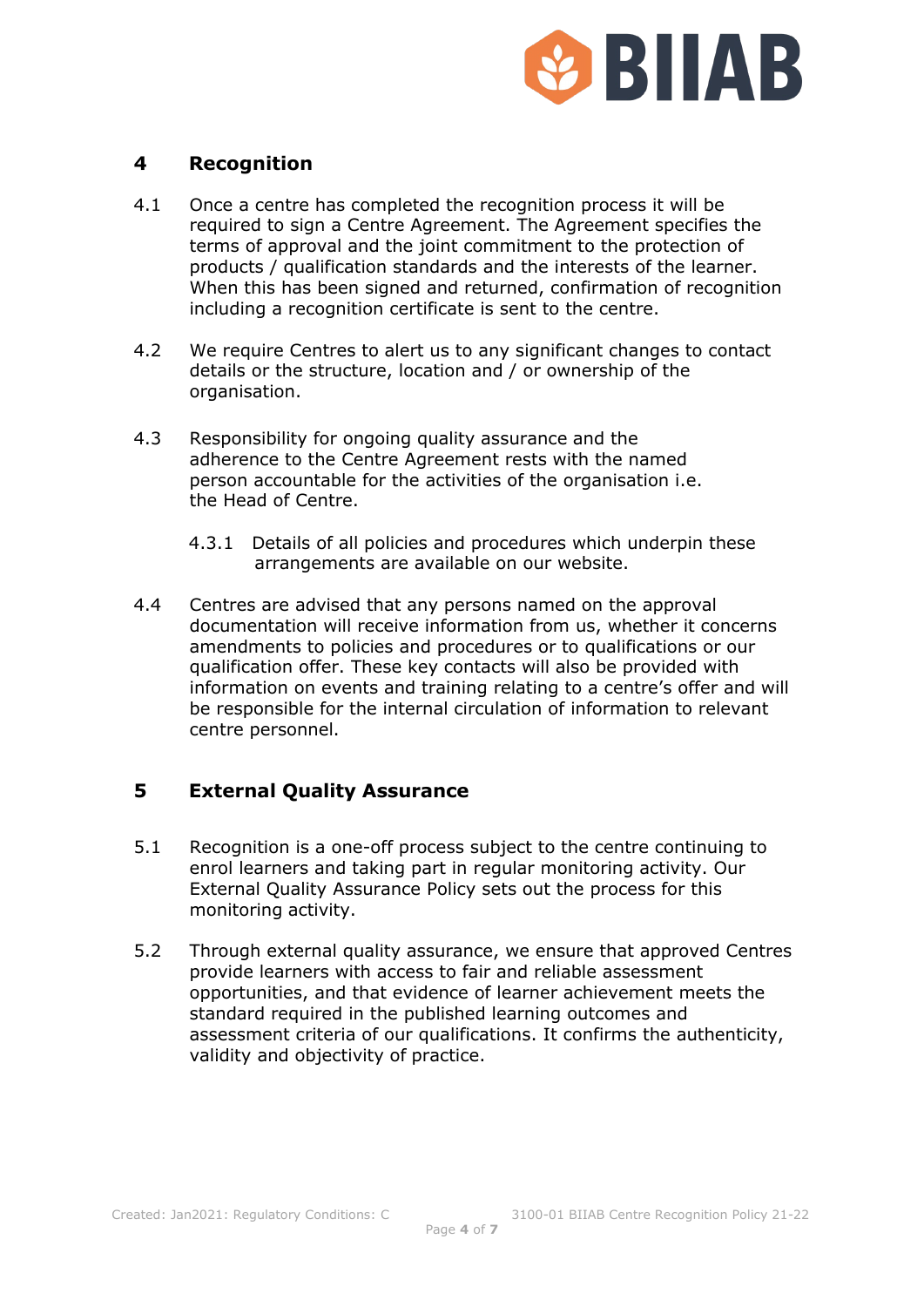

- 5.3 Centres as a minimum will be subject to annual quality assurance dependent upon the type and nature of the regulated qualifications and units / components offered. Centre requests or our requirement for additional moderation are chargeable.
- 5.4 External quality assurance is flexible and may be applied at any time of the year. The frequency and timing of external quality assurance will be dependent on different factors including the type of qualification being delivered.

#### **6 Sanctions**

- $6.1$  $6.1$  Sanctions<sup>6</sup> may be imposed on a Centre where it fails to comply with the requirements of our policies or procedures or has put the integrity of our qualifications at risk and / or failed to support the achievement of learners.
- 6.2 Any actions resulting in suspension or withdrawal of centre recognition will impact on a Centre's eligibility to deliver our qualifications and may impact on the eligibility to deliver qualifications with other awarding organisations.
- 6.3 Where recognition is withdrawn or relinquished, we will, with the cooperation of the Centre under its obligations to its learners and the conditions of its agreement with us:
	- endeavor to ensure the interest of all learners are protected,
	- and if required and where possible, identify alternative arrangements whereby learners may complete their qualifications.

#### **7 Resources**

- 7.1 Centres must have and retain a workforce of appropriate size and competence to undertake the delivery of regulated qualifications / units / components. This includes taking steps to ensure occupational competence where this is required for the assessment of specific qualifications and units.
- 7.2 Centres must also ensure that they have appropriate and sufficient physical resources to undertake the delivery of all units / qualifications.

<span id="page-4-0"></span><sup>6</sup> See Sanctions Policy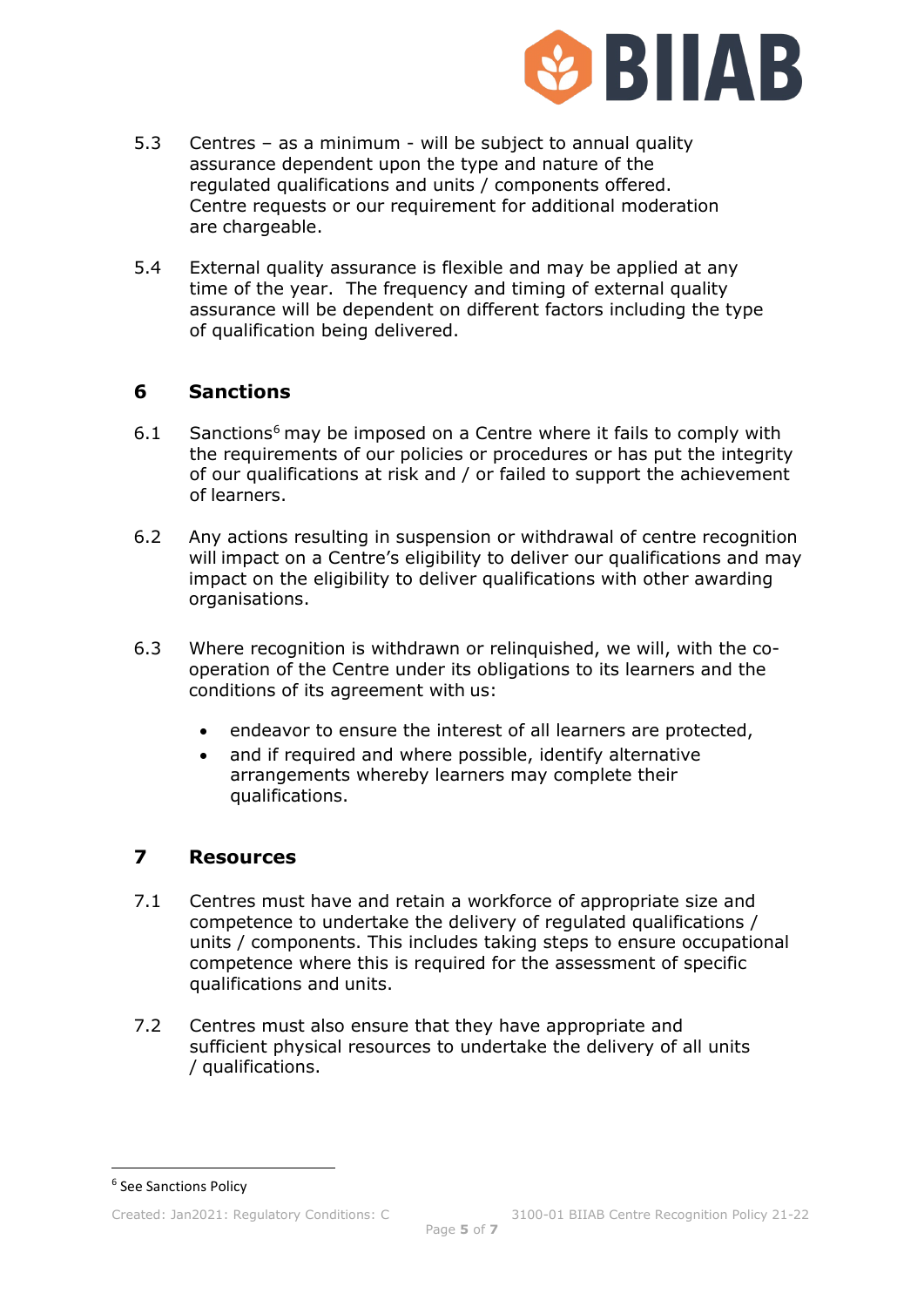

- 7.3 All centre staff will be expected to co-operate with us and the Regulators<sup>[7](#page-5-0)</sup> to ensure that it can produce information and documentation that may be required as part of any monitoring process.
- 7.4 The roles and responsibilities of all those responsible for the delivery, assessment and internal quality assurance of qualifications at a Centre are documented in the following:
	- Delivering and Assessing Qualifications.
	- Internal Quality Assurance of Qualifications.
	- Individual Qualification Guides (specifications).

#### **8 Equalities Law**

- 8.1 Centres will be expected to undertake the delivery of all qualifications in accordance with Equalities Law.
- 8.2 Centres must show that they are clearly committed to supporting equality and diversity for learners by ensuring open access to qualifications and assessments irrespective of age, gender, ethnic origin, religious beliefs, employment status, nationality, sexual orientation, marital status or disability<sup>8</sup>.

#### **9 Recognition Withdrawal / Relinquishment**

9.1 Centres may relinquish their recognition but are bound by the terms of the Centre Agreement and their responsibilities to their learners.

Centres which decide to relinquish their Centre recognition status for whatever reason:

- must give at least one month's notice in writing of their intention to relinquish.
- must put appropriate plans in place for learners to complete their qualifications and to allow claims for full or credit / unit certification to which learners may be entitled.
- must follow any guidelines as given at the time to ensure learners are not disadvantaged throughout the process.
- will be liable for the full annual fee for the academic year in which they are seeking relinquishment whilst they have continued access to our services and portfolio of products.

<span id="page-5-0"></span><sup>7</sup> Ofqual in England, Qualification Wales, CCEA in NI and SQA in Scotland.

<span id="page-5-1"></span><sup>8</sup> See Equality and Diversity Policy.